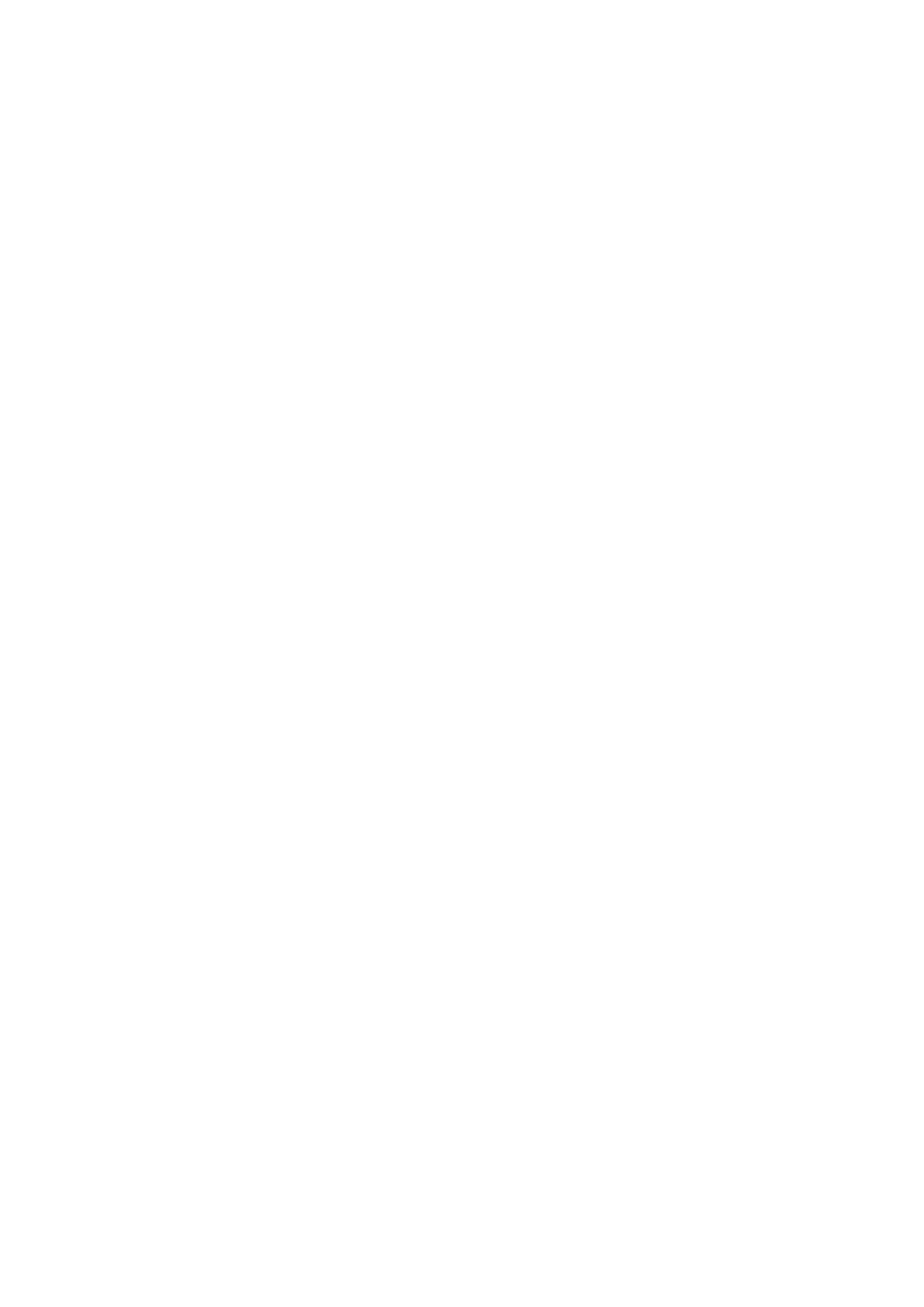- **1.** It will be recalled that the Governing Body discussed this item at its 325th (November 2015) and 326th (March 2016) Sessions. At the last session, it took note of the concrete proposals submitted by the Office  $1 - a$  draft Conference resolution adopting amendments to Annex I of the Convention on the Privileges and Immunities of the Specialized Agencies, 1947  $("1947 Convention")$  – and decided to postpone the decision on this item until its 328th Session (November 2016) to allow time for tripartite consultations, including at the national level. <sup>2</sup>
- **2.** For the purpose of such consultations, the Office prepared and distributed the revised draft resolution in Appendix I, which seeks to take into account the views expressed in the Governing Body. The Office has also prepared an Explanatory Note in the form of questions and answers (Appendix II) which addresses the legal and practical implications of the proposed amendment to Annex I of the 1947 Convention.
- **3.** The main differences between the revised draft resolution and the draft resolution proposed at the 326th (March 2016) Session of the Governing Body<sup>3</sup> are the following:
	- the Preamble has been slightly reworded and reorganized to stick more closely to the wording of the 1970 resolution concerning freedom of speech of non-governmental delegates to ILO meetings;
	- the privileges and immunities granted to Employers' and Workers' Conference delegates and Governing Body members in relation to the authorities of their own State are now limited to immunity from legal process in respect of words spoken or written and acts performed in their official capacity;
	- the personal scope of the immunity has been extended to cover Employers' and Workers' delegates and advisers to ILO Regional Meetings;
	- the material scope of this immunity has been clearly limited to words spoken or written and acts performed at the International Labour Conference (ILC), Governing Body or Regional Meetings, or any committees, subcommittees or other bodies of those organs (the latter covering in particular meetings of the groups).
- **4.** The revised proposals are based on the following considerations. As appears from the discussion at the Governing Body and public discussion in member States, privileges and immunities are increasingly criticized as unjustified privileges that are too often abused. It may therefore be more realistic to limit the proposed new privileges and immunities to what is considered strictly necessary to the functioning of the Organization. The complete safeguard of the freedom of speech has generally been the main focus of discussions regarding privileges and immunities of Conference delegates and Governing Body members, in the 1940s when the ILO's current privileges and immunities were conceived as in the discussions today. It is also the type of immunity that is most widely granted to national and international parliamentarians and that appears to be the least contested. It is therefore proposed to limit the new immunities to immunity from legal process in respect of words spoken or written and acts performed in their official capacity. Not only does this arrangement describe those aspects of Employers' and Workers' immunity which are

 $^{1}$  GB/326/LILS/1.

<sup>2</sup> GB.326/PV, para. 458.

<sup>3</sup> GB.326/LILS/1, Appendix.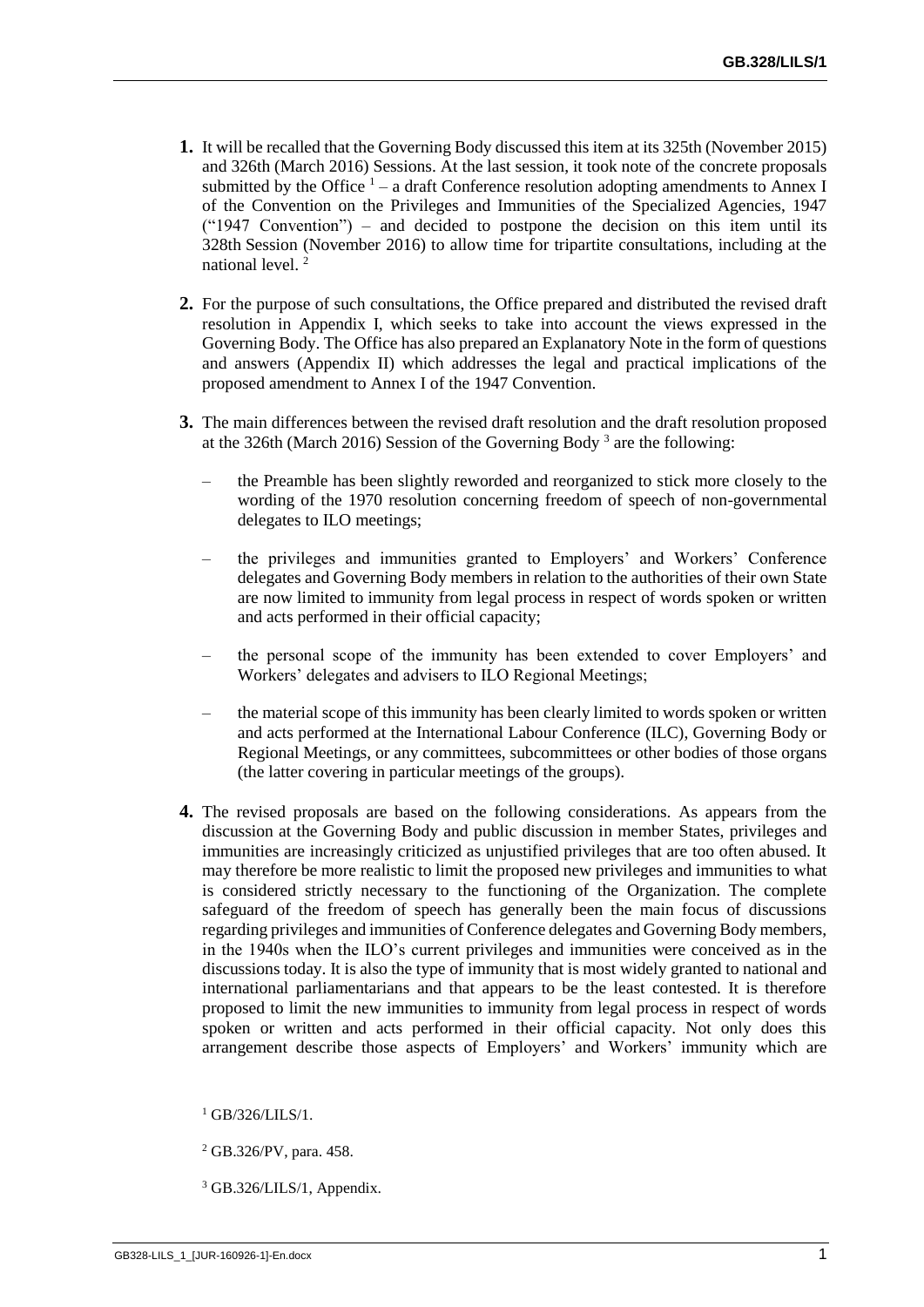indispensable for the functioning of the ILO but it exactly corresponds to the scope of protection called for in the 1970 Conference resolution, which was adopted unanimously and whose relevance has never been challenged.

- **5.** Taking into account the doubts expressed in the course of the discussion at the 326th Session of the Governing Body as to when delegates and members may be deemed to be speaking and acting in their official capacity and not in their private capacity, it is proposed to circumscribe the scope of the immunity to words spoken or written and acts performed "at meetings" of the respective bodies. This would cover, for instance, conversations in informal groups or otherwise on the margins of the meeting, but normally not statements outside of the meeting premises or to the media. The latter would be treated as purely national activities protected by freedom of association principles and applicable instruments and supervisory procedures. In addition, the 1970 resolution remains applicable and the principles contained in it are reaffirmed in the preamble of the proposed resolution.
- **6.** As requested by the Employers' and Workers' groups, the scope of the proposed immunity from legal process has been extended to cover delegates and advisers to ILO Regional Meetings. Based on the last cycle of Regional Meetings, this would add, on average, only three to four persons by a member State who would be entitled to immunity from legal process in respect of words spoken or written and acts performed at each four-day Regional Meeting.
- **7.** As regards the amendments to the resolution proposed by the industrialized market economy countries (IMEC) group, most of them were related to the proposed immunity from personal arrest and detention, which is no longer contained in the proposed resolution, and have thus lost their object. The proposals regarding the renumbering of the proposed new paragraph of Annex I to the Convention and regarding the provisional application of the Convention and the revised Annex have been implemented, but the latter has been slightly reworded.
- **8.** It is, however, suggested not to delete the words "in its opinion" from paragraph 1bis(ii) of the proposed revised annex. The principle according to which it is for the international organization itself, through its organ that lifts the immunity to assess whether the conditions for doing so are fulfilled, is well established and considered essential for the protection of the independence of international organizations. It has been codified in numerous instruments on privileges and immunities, <sup>4</sup> including in the 1947 Convention itself, namely in section 22, in paragraph 3(d)(iii) of Annex I and in the analogous provisions concerning experts on mission in nine other annexes of the Convention.<sup>5</sup> If a member State disagrees with the opinion of the Organization that it cannot waive immunity in a particular case, it may consider that this constitutes an abuse of privilege and address the situation with the Organization through the procedure provided under Article VII, section 24, of the Convention.

<sup>5</sup> Annexes II (FAO), III (ICAO), IV (UNESCO), VII (WHO), XII (IMO), XV (WIPO), XVI (IFAD), XVII (UNIDO) and XVIII (UNWTO).

<sup>4</sup> For example, the Convention on the Privileges and Immunities of the United Nations (1946), sections 20 and 23; General Convention on the Privileges and Immunities of the Organization of African Unity (1965), Articles VI(4) and VII(2); Agreement on the Privileges and Immunities of the Organization of American States (1949), Article 14; Agreement on the Privileges and Immunities of the Association of Southeast Asian Nations (2009), Articles 4(6) and 5(2); General Agreement on Privileges and Immunities of the Council of Europe (1949), Article 19 and Second Protocol (1965) thereto, Article 4; Protocol on the Privileges and Immunities of the European Communities, Article 17.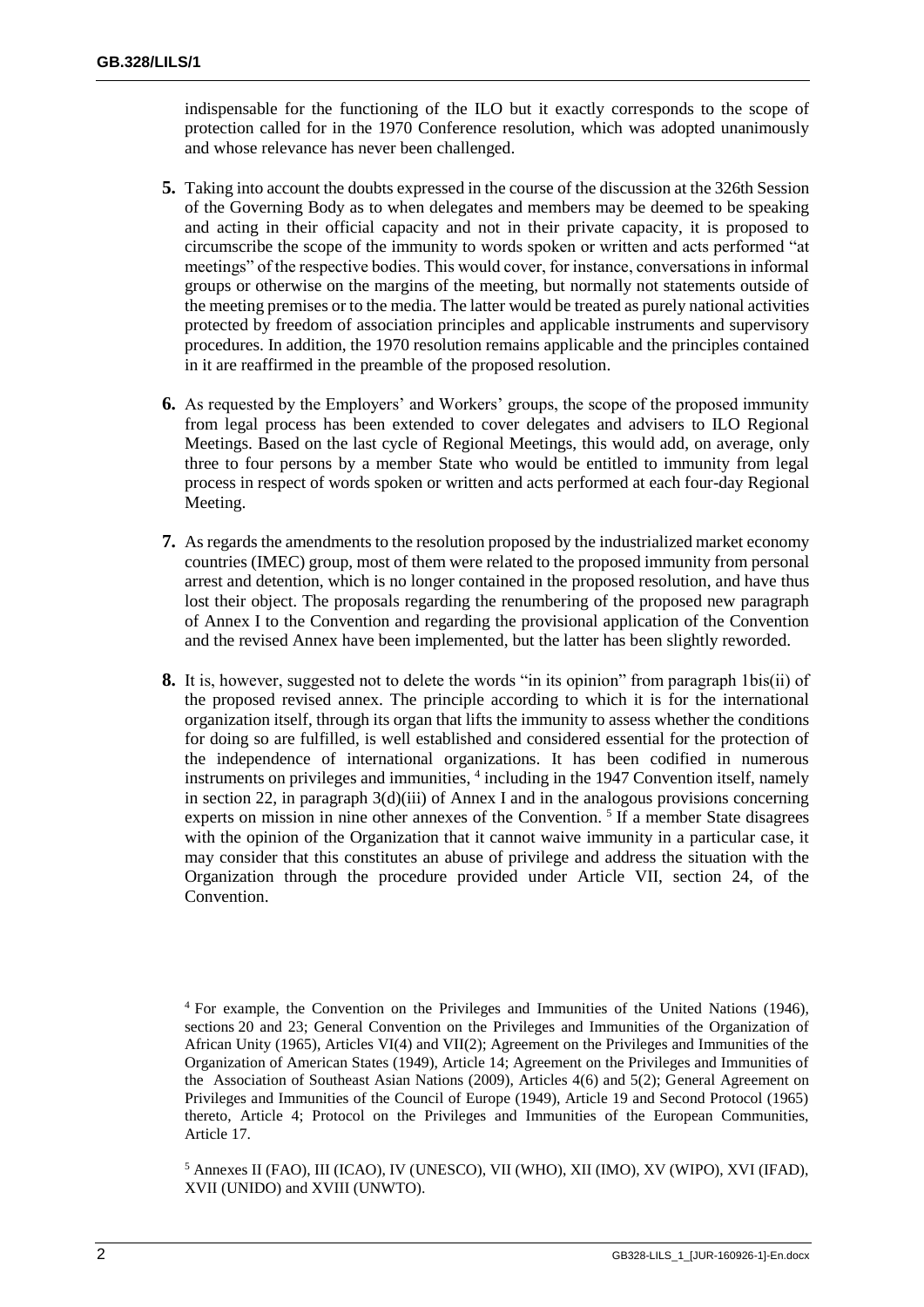# *Draft decision*

**9.** *The Governing Body approves the draft resolution in Appendix I for submission to the next session of the International Labour Conference.*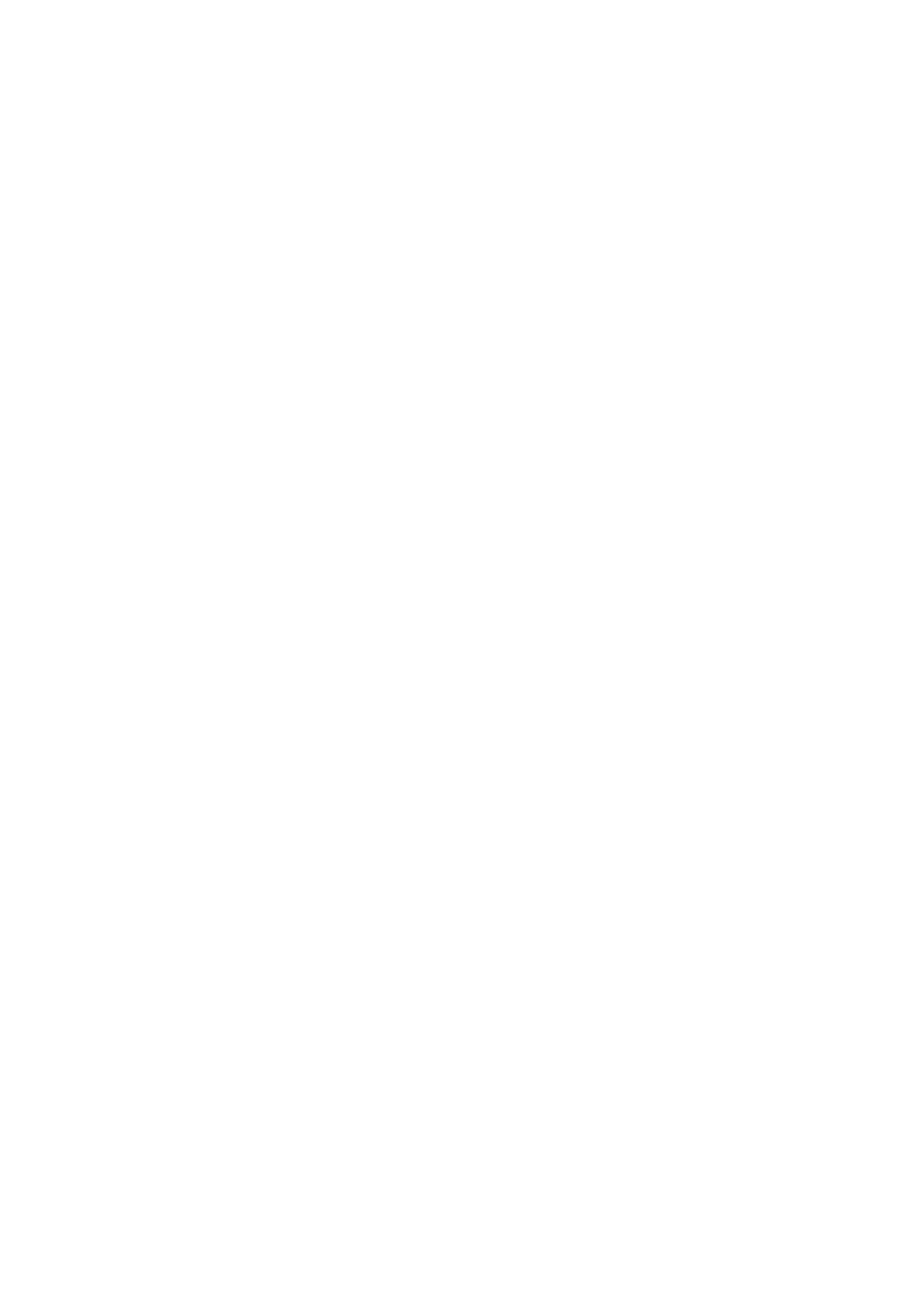# **Appendix I**

### **Draft resolution concerning the revision of Annex I to the Convention on the Privileges and Immunities of the Specialized Agencies (1947)**

The General Conference of the International Labour Organization, meeting in its …th Session, June 20…

Noting that, in accordance with article 40 of the Constitution of the Organisation, delegates to the Conference and members of the Governing Body shall enjoy such privileges and immunities as are necessary for the independent exercise of their functions in connection with the Organization;

Recalling the resolution concerning freedom of speech of non-governmental delegates to ILO meetings adopted by the International Labour Conference at its 54th Session (1970), which emphasized the fundamental importance to the ILO and to the performance of the work of the ILO that Employers' and Workers' delegates to the Conference and members of the Governing Body may freely express their views, the views of their groups, and the views of their organizations, on questions within the competence of the International Labour Organization, and may freely keep members of their organizations in their countries informed of the views so expressed,

Reaffirming the importance it attaches to the application of article 40 of the Constitution of the International Labour Organisation in such manner that the right of Employers' and Workers' delegates to the Conference and members of the Governing Body to express themselves freely on questions within the competence of the International Labour Organization is completely safeguarded;

Decides to revise Annex I to the Convention on the Privileges and Immunities of the Specialized Agencies by inserting in the said Annex as new paragraph 1bis the following provisions:

"1bis. (i) Notwithstanding section 17 of Article V, Employers' and Workers' delegates and advisers to the International Labour Conference or to regional conferences convened under article 38 of the Constitution of the International Labour Organisation, and Employer and Worker members and deputy members of the Governing Body and their substitutes, shall enjoy, in relation to the authorities of a State of which they are nationals or of which they are or have been representatives, immunity from legal process both during and subsequent to the discharge of their duties in respect of words spoken or written and acts performed in their official capacity at meetings of the International Labour Conference, regional conferences or the Governing Body or of any of their committees, subcommittees or other bodies.

(ii) Privileges and immunities under this paragraph are accorded not for the personal benefit of the individuals themselves, but in order to safeguard the independent exercise of their functions in connection with the International Labour Organization. Consequently, the Organization shall have the right and the duty to waive, through the International Labour Conference or the Governing Body as the case may be, the immunity of any Employer or Worker representative in any case where in its opinion the immunity would impede the course of justice, and it can be waived without prejudice to the purpose for which the immunity is accorded."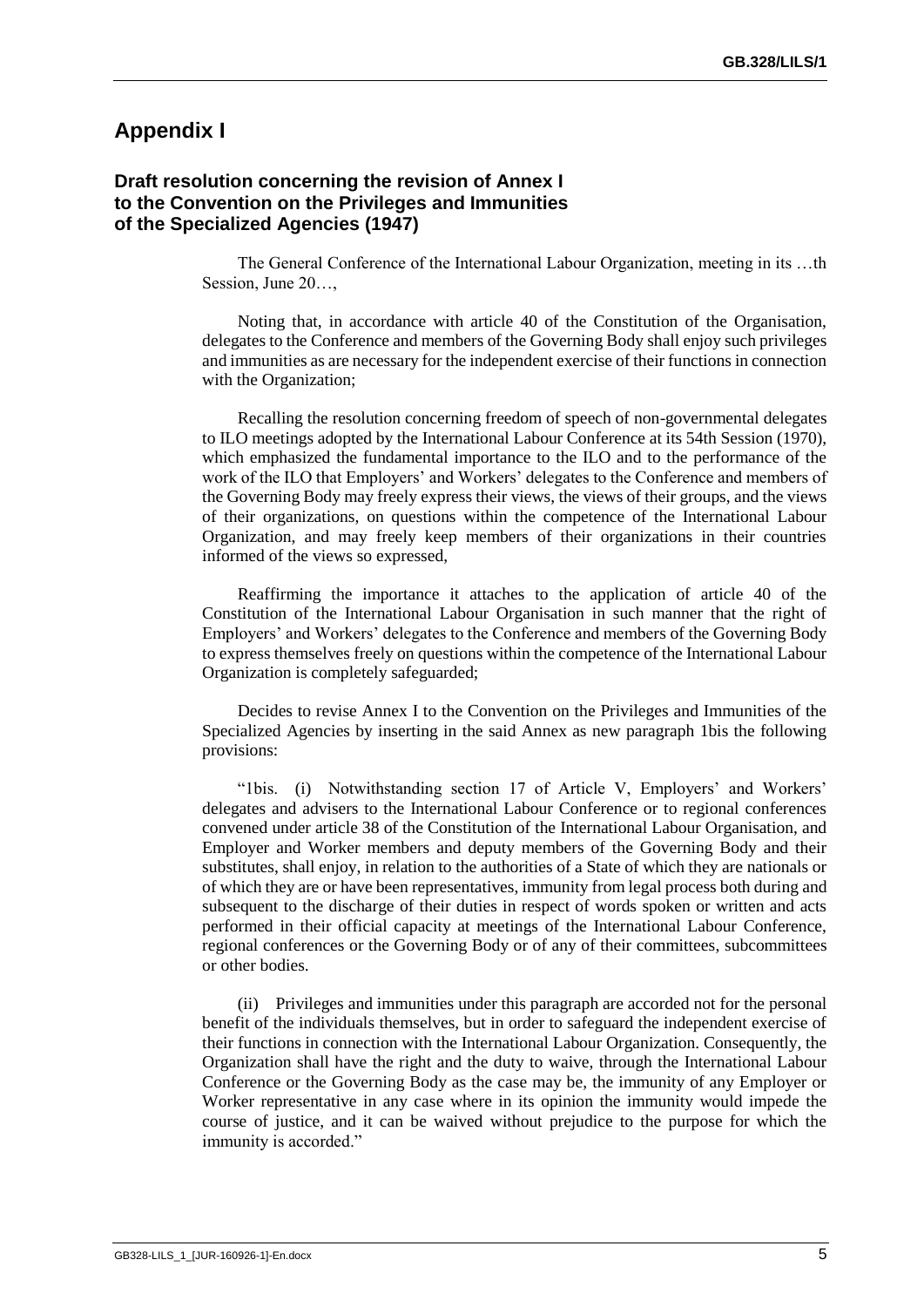Requests the Director-General to transmit to the Secretary-General of the United Nations the revised Annex I in accordance with section 38 of the Convention;

Invites Members, parties to the Convention, to notify to the Secretary-General their acceptance of this revised annex in accordance with Article XI, section 47(1), and pending such notification to apply, to the extent possible, its provisions as modified;

Invites Members not parties to the Convention to accede thereto, and pending such accession to apply, to the extent possible, the provisions of the Convention and of the Annex, as modified, in their territories.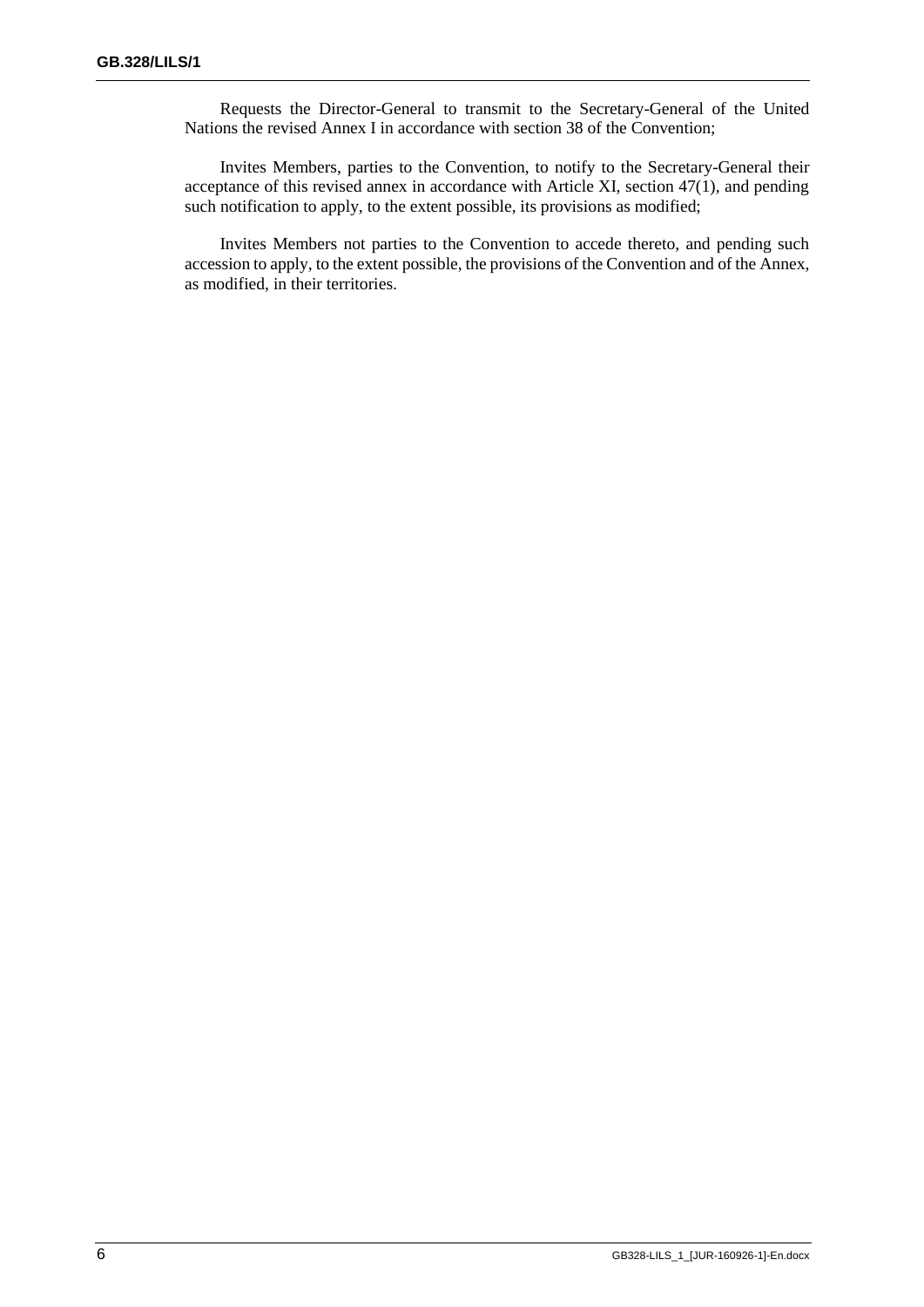# **Appendix II**

**Proposed protection of Employers' and Workers' delegates to the Conference and to Regional Meetings and Employer and Worker members of the Governing Body in relation to the authorities of a State of which they are a national or a representative**

#### *Questions and answers*

What does it cover? (material scope)

The proposed immunity from legal process will offer protection against judicial proceedings or any other legal action in respect of opinions expressed (orally or in writing), acts performed and votes cast by non-governmental Conference delegates and Governing Body members in the exercise of their functions. The immunity would apply, for instance, to statements and speeches, written reports, initiatives such as filing of complaints and votes cast. It should not extend, however, to private statements and behaviour not directly related to their functions as Employer and Worker representatives. By means of example, a Workers' or Employers' delegate to the Conference who might be charged by the authorities of his/her own country for having signed an article 26 complaint against that country would be immune from legal process.

#### Whom does it cover? (personal scope)

The new provisions would firstly benefit the Employers' and Workers' delegates and advisers at the ILC as referred to in article 3 of the Constitution. Based on the figures of delegates and advisers registered at the last five sessions of the Conference, and bearing in mind that member States would only have to apply the new provisions to their own Conference delegations, this would concern on average about six persons per member State (taking into account, however, that the actual size of delegations varies widely). Secondly, the new immunity would apply to the Employer and Worker regular members (28 persons) and deputy members (38 persons) of the Governing Body, as well as to their substitutes. This represents normally not more than two persons per member State, in most cases less. Thirdly, as regards Regional Meetings, which are also composed of tripartite national delegations as is the ILC, the new provisions would concern on average between three and four persons.

Where do the words need to be spoken and the acts to be performed in order to be covered by the immunity? (spatial scope)

> The proposed immunity is limited to statements made and acts performed within the premises hosting the session of the Conference, the Governing Body or a Regional Meeting (for instance, the UN *Palais des Nations*, the ILO headquarters building, or a conference centre hosting a Regional Meeting). This includes words or votes recorded at plenary sittings, group meetings, meetings of committees and subsidiary bodies such as working groups, and other official places of work used for the purposes of the Conference, the Governing Body or a Regional Meeting. It does not include, however, statements made on the occasion of the meeting or session, to the press or social media, televised or radio debates, interviews, political gatherings or in writing, even if such statements merely repeat words they have spoken at ILO meetings. By way of example, a Worker or Employer member of the Governing Body could not invoke immunity from legal process if legal action were to be taken in his/her own country for having given an interview on Swiss television while in Geneva for the March session of the Governing Body in which he/she denounced the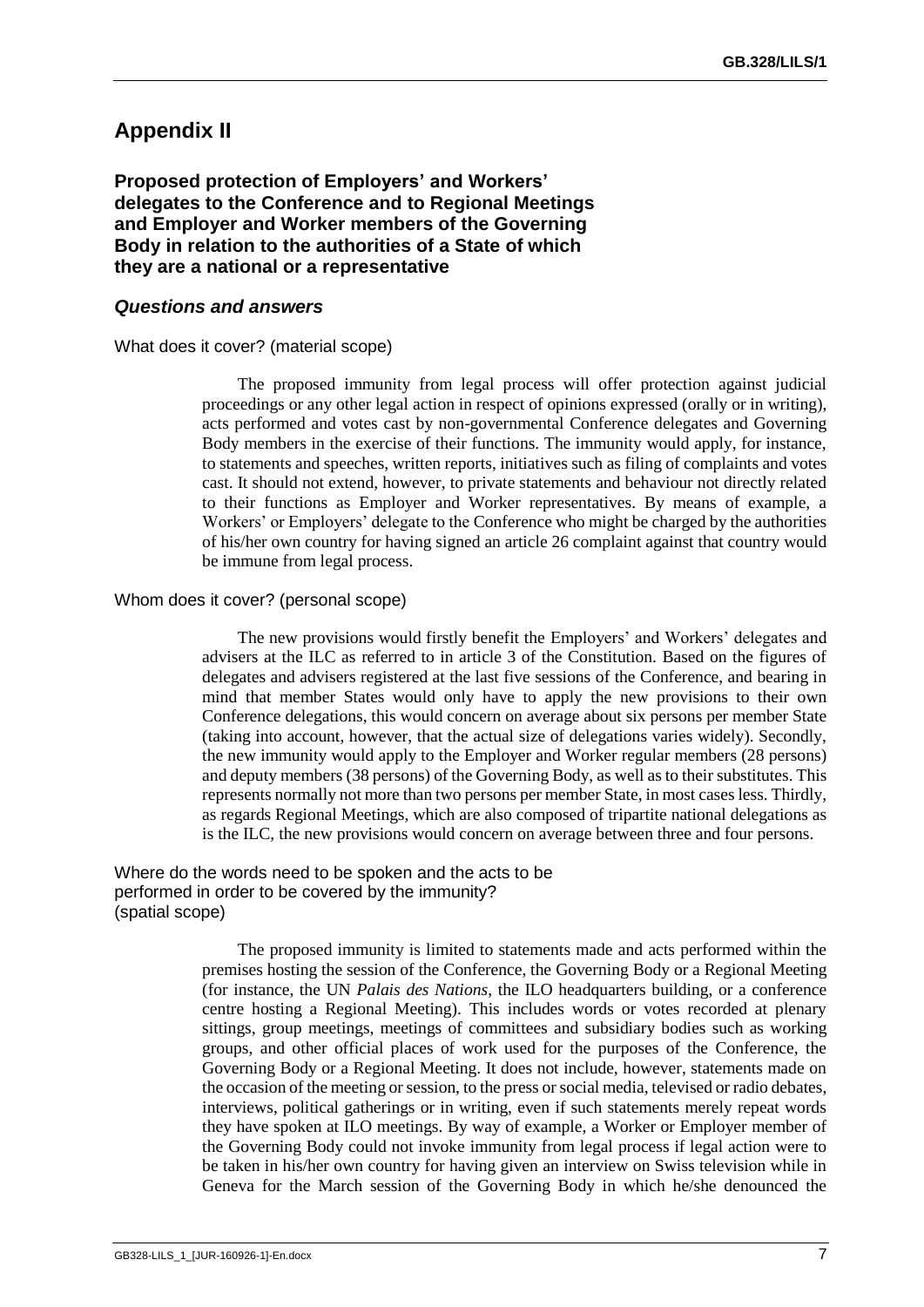legislative reforms in that country and called for an international embargo against the Government.

#### How long does it last? (temporal scope)

The proposed immunity prevents any type of judicial proceedings for views expressed or votes cast by the persons concerned during their appointment as Conference delegates or advisers, members of the Governing Body or delegates or advisers of a Regional Meeting. However, it continues to apply in respect of those acts even after the end of the appointment.

#### Why is the proposed immunity needed?

The proposed immunity serves to protect the freedom of expression and independence of non-governmental delegates to the Conference and Regional Meetings and of nongovernmental members of the Governing Body. Freedom of opinion and speech is key to meaningful social dialogue and tripartism, as affirmed by the Conference in the 1970 resolution and by the Committee on Freedom of Association in several cases.

By protecting the immunity of Employers' and Workers' delegates to the Conference and Employer and Worker members of the Governing Body, the ILO enhances and guarantees the independence, transparency and stability of the Organization's main deliberative and executive organs.

The proposed immunity does not seek to protect individual persons but the body to which they belong by safeguarding the autonomy and integrity of their statutory role and functions vis-à-vis the ILO.

#### How does the proposed immunity compare to parliamentary immunity?

Protection of members of parliament for acts performed in official capacity is a concept recognized in most democracies around the world. In the great majority of countries, parliamentarians enjoy absolute immunity for opinions expressed and votes cast in the performance of their parliamentary duties and this principle is guaranteed by the Constitution. Such protection applies from the moment of their election, or from the moment they take the parliamentary oath, and does not end at the expiration of the mandate or at the dissolution of parliament but remains in force for their action during the exercise of the mandate.

This form of immunity (also known as "parliamentary privilege", "non-accountability" or "freedom of speech") is to be distinguished from another form of immunity in the strict sense (also known as "inviolability") which confers special legal protection for parliamentarians – typically against arrest, detention and prosecution – for acts undertaken outside the exercise of their parliamentary function. This form of immunity is temporary and applies only as long as the members of parliament are in office. Moreover, it may be waived and does not cover cases in which a parliamentarian is caught in the act of committing a crime (in flagrante delicto). This form of immunity is more controversial and national practices and rules vary considerably.

The proposed immunity for Employers' and Workers' delegates to the Conference and members of the Governing Body mirrors the widely accepted principle of "parliamentary privilege" or parliamentary "non-accountability" in that it offers protection only with respect to words spoken and acts performed in the exercise of official ILO functions. On the contrary, it does not cover the "inviolability" form of parliamentary immunity. If the parliamentary privilege is based on the need to protect the principles of representative democracy and separation of powers, the proposed immunity of non-governmental delegates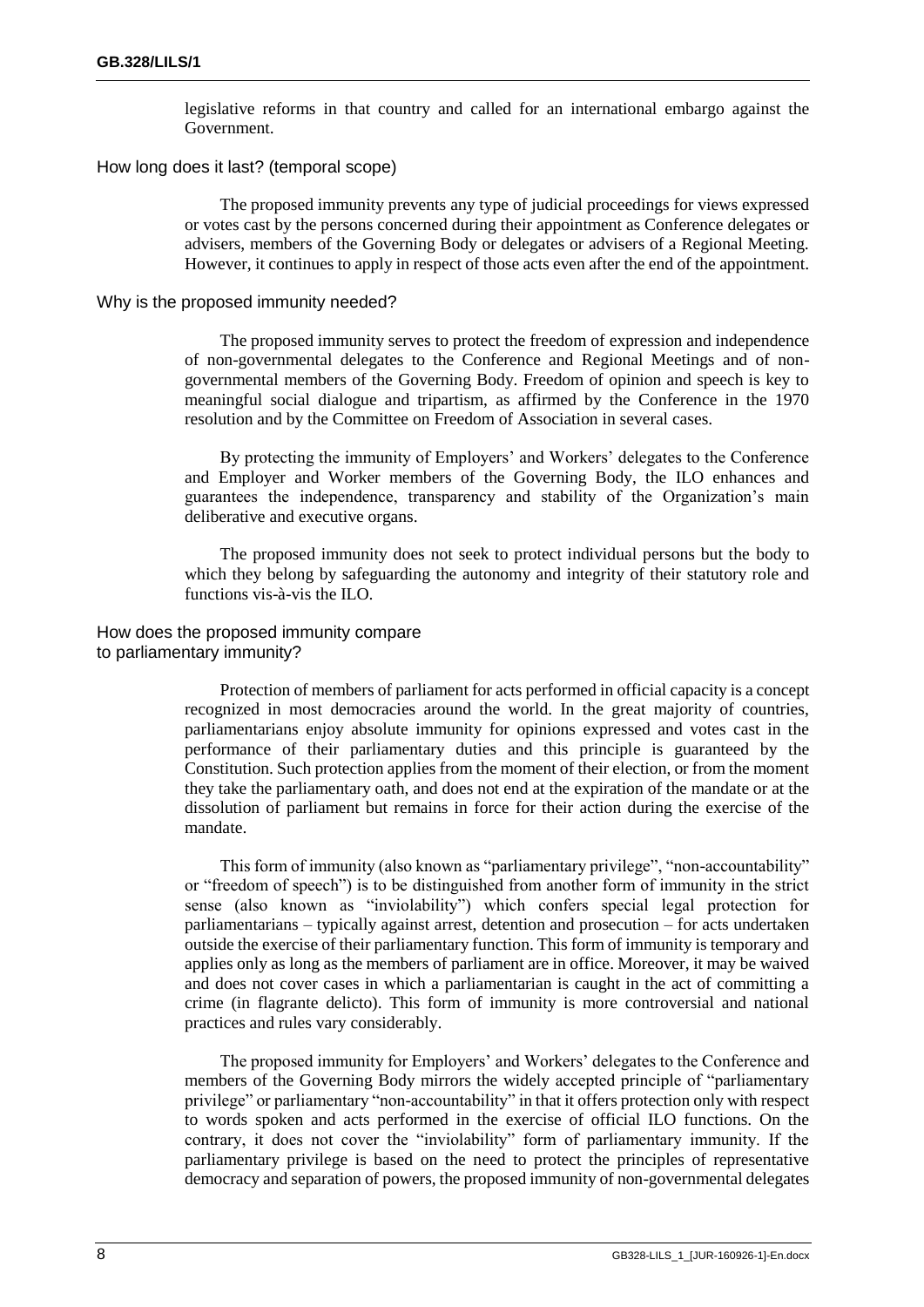to the Conference (often referred to as world parliament of labour) and members of the Governing Body seeks to uphold the integrity and autonomous operation of the tripartite structure of the Organization by protecting the representatives of employers and workers from undue pressure and interference.

How would the proposed immunity be lifted and who would make this decision?

> It would be for the International Labour Conference or the Governing Body to make a decision on waiving immunity but in making this decision these organs would apply the same rules that presently member States apply when they have to make similar decisions under section 16 of the 1947 Convention. The proposed revised Annex I reproduces textually the wording of section 16 without adding or taking out anything.

#### When ratifying the revised Annex I, do Members need to adopt implementing legislation?

Implementing the provisions of the revised Annex I would call for some action, legislative or otherwise, depending on the legal system, procedures and practices of the ratifying Member. It may be assumed that in most countries, some form of legal instrument such as an act, ordinance or regulation would be required before the immunity envisaged could be effectively applied in the domestic legal order.

Why is the amendment of Annex I to the 1947 Convention required?

> According to a 1970 Conference resolution, article 40 of the ILO Constitution should be applied in a manner that fully protects the freedom of speech of Conference delegates and Governing Body members on questions concerning the ILO. Yet, the 1947 Convention in its section 17 renders their privileges and immunities under the Convention inapplicable in relation to the authorities of a State of which they are a national or representative. Since a complete protection of Conference delegates' and Governing Body members' freedom of speech does not seem possible if it may be disregarded in their own country, the 1947 Convention needs to be adapted to follow the Conference's understanding of article 40. The way to do this is by amending Annex I of the Convention, which is the instrument that allows the ILO to adapt the 1947 Convention to its particular needs.

#### What is the procedure for amending Annex I?

If approved by the Governing Body, the proposed amendment to Annex I will be transmitted to the Conference in the form of a draft resolution for consideration and possible adoption. If adopted by the Conference, the revised annex will be transmitted by the Office to the UN Secretary-General and it would become binding on those member States that would address a notification of acceptance to the Secretary-General in accordance with sections 38 and 47(1) of the 1947 Convention.

#### Have there been other amendments of Annex I of the 1947 Convention?

No, this will be the first time the ILO will propose a revised annex. However, other specialized agencies, such as the WHO, the IMO and the FAO have amended their respective annexes several times in order to extend the coverage of privileges and immunities to certain categories of persons.